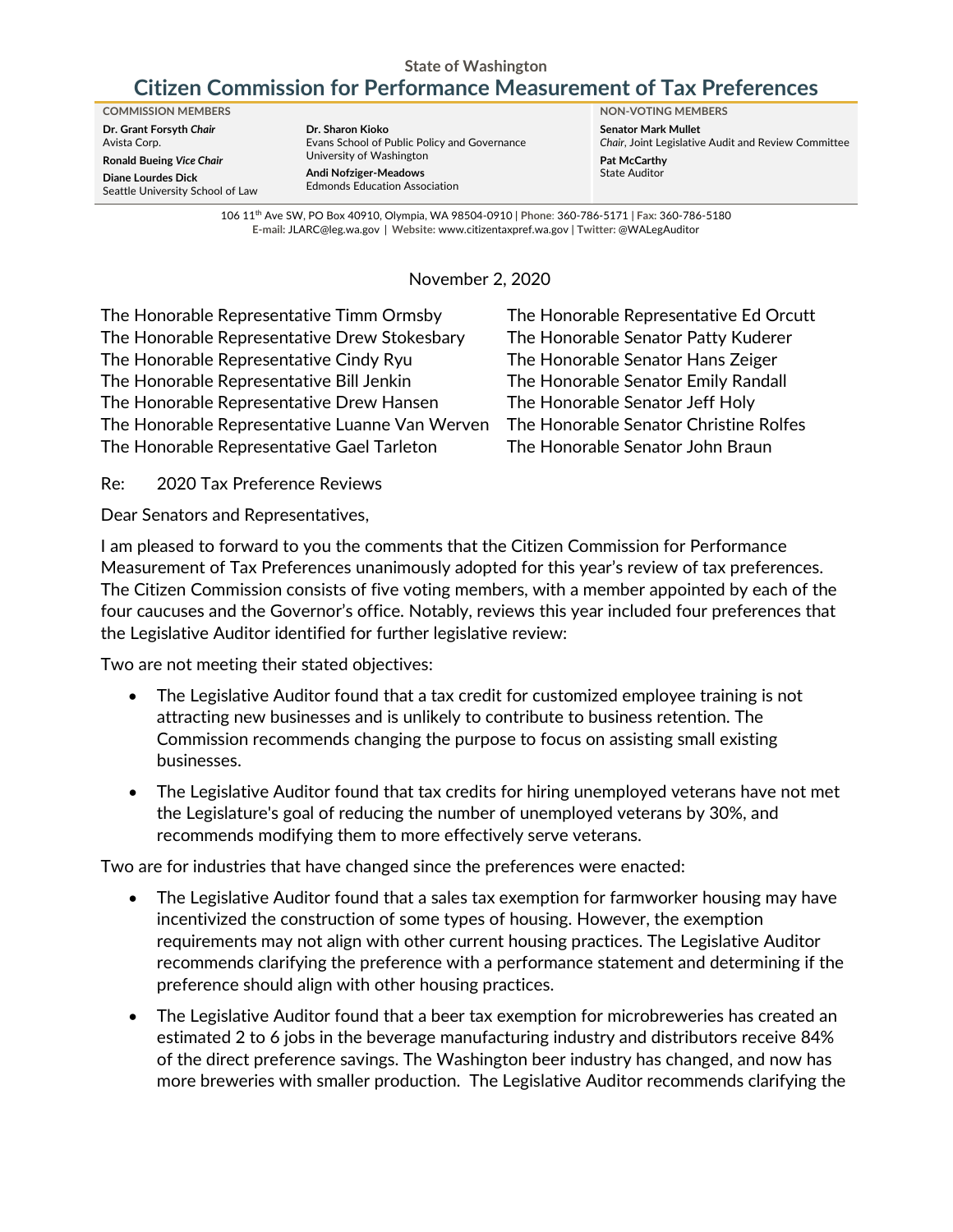preference to include a performance statement and ensure the preference supports the intended beneficiaries.

We adopted positions similar to the Legislative Auditor for seven of the eight recommendations issued this year. Based on testimony, we adopted a different recommendation than the Legislative Auditor on the customized employee training preference. Summaries of the JLARC staff's analysis and recommendations and brief video summaries of each preference are available on the 2020 Tax Preference Reviews overview page linked [here.](https://leg.wa.gov/jlarc/taxReports/2020/pf_proFin_default.html) The full text of our Commissioner recommendations are included below and will be added to our proposed final report in December.

Tax preference reviews provide valuable information as the Legislature considers whether specific preferences are meeting the Legislature's policy objectives. With this year's report, there are now 14 years of tax preference evaluations available to the Legislature, comprising over 300 individual reviews.

I urge you to consider this year's and previous years' recommendations and comments on tax preference statutes in the upcoming legislative session. An interactive summary of legislative action on prior reviews is available [here.](https://app.powerbigov.us/view?r=eyJrIjoiNTJhMDZlNDEtYTRlMi00MDlkLTgwYTYtNjUxZjRkMmFmNzgwIiwidCI6Ijg0OGIwZTZjLTk0ODktNGQ4My1iMzFlLTRmZGU5OTczMmIwOSJ9)

As Chair of the Citizen Commission, I would be pleased to discuss the Commission's position and comments with you and any interested legislators. Please feel free to contact me [\(grant.forsyth@leg.wa.gov\)](mailto:grant.forsyth@leg.wa.gov) or the Legislative Auditor, Keenan Konopaski [\(keenan.konopaski@leg.wa.gov](mailto:keenan.konopaski@leg.wa.gov) or 360-786-5187).

Sincerely,

D. Forsyth

Grant D. Forsyth, Chair Citizen Commission for Performance Measurement of Tax Preferences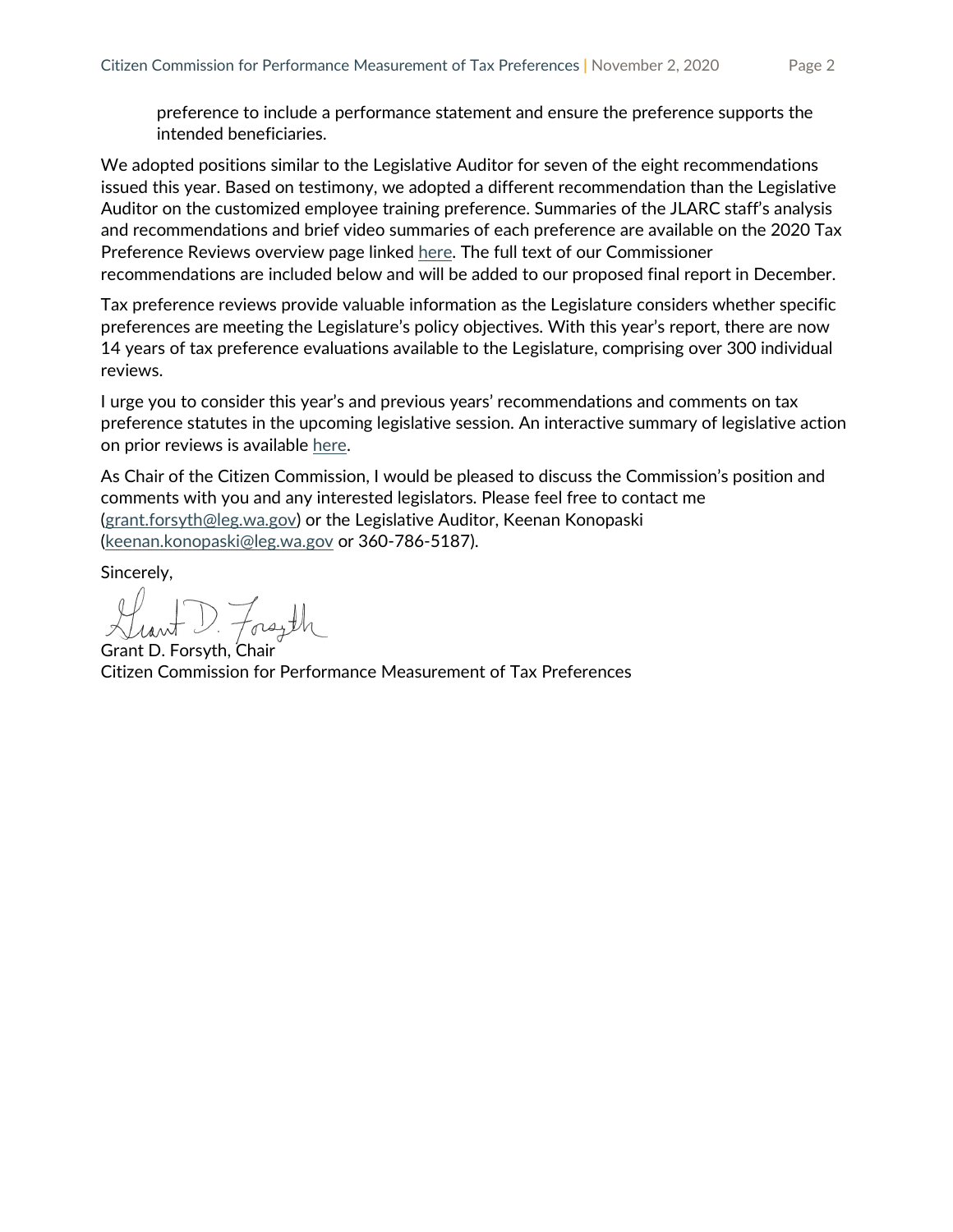# **Commission Comments Adopted on 10/21/2020**

### **1. [Anaerobic Digesters](http://leg.wa.gov/jlarc/taxReports/2020/anaerobic/p_i/default.html) (Sales and Use Tax)**

### **Legislative Auditor recommendation: Continue and monitor future use**

The Legislature should continue the preference and monitor its future use.

The preference has been used by dairies, wastewater treatment plants, and others to build and operate ADs. It is too soon to determine if legislative action in 2018 and 2019 will encourage additional investment in anaerobic digesters or renewable natural gas production.

The Legislature should continue the preference at this time and review use of the preference closer to its January 1, 2029, expiration date to determine if use has increased.

| <b>Commission Comment</b> | Endorse Legislative Auditor<br>recommendation without |  |
|---------------------------|-------------------------------------------------------|--|
|                           | .comment                                              |  |

### **2. [Customized Training](http://leg.wa.gov/jlarc/taxReports/2020/workforce/p_i/default.html) (Business and Occupation Tax)**

### **Legislative Auditor recommendation: Allow to expire**

The Legislature should allow the B&O tax credit for customized training to expire as scheduled on July 1, 2021. The credit is not meeting the stated objective of attracting and retaining new businesses in Washington.

The Legislature may also want to consider repealing the associated Customized Training Program under Title 28B.67 RCW. If the Legislature wants to maintain funding for customized training for other policy purposes, it could redirect funds from the Customized Training revolving loan account to existing training programs, such as the Job Skills Program.

| <b>Commission Comment</b> | Do not endorse Legislative<br>Auditor recommendation with<br>additional comment. | Testimony suggests that the CTP has several important advantages over existing<br>grant programs. The CTP is most likely to be used by existing small businesses<br>that would like to expand, but (1) cannot easily send workers offsite for training;<br>(2) cannot afford the employer costs of grant funded programs; and (3) cannot<br>afford complicated reporting requirements. Agencies involved in managing the<br>CTP also reported that their administrative burden under the CTP is considerably<br>smaller than other grant funded programs. Agency testimony also suggested the<br>CTP program has been impacted by sharp changes in funding since the CTP was<br>introduced. The CTP preference should be continued but with a stated objective<br>more focused on recruiting, retaining, and expanding existing small businesses.<br>This would be consistent with the business size accessing the CTP. In addition,<br>the impacts of COVID-19 suggest that employer-affordable programs supporting<br>worker training will have new urgency going forward. |
|---------------------------|----------------------------------------------------------------------------------|------------------------------------------------------------------------------------------------------------------------------------------------------------------------------------------------------------------------------------------------------------------------------------------------------------------------------------------------------------------------------------------------------------------------------------------------------------------------------------------------------------------------------------------------------------------------------------------------------------------------------------------------------------------------------------------------------------------------------------------------------------------------------------------------------------------------------------------------------------------------------------------------------------------------------------------------------------------------------------------------------------------------------------------------------------------------------|
|---------------------------|----------------------------------------------------------------------------------|------------------------------------------------------------------------------------------------------------------------------------------------------------------------------------------------------------------------------------------------------------------------------------------------------------------------------------------------------------------------------------------------------------------------------------------------------------------------------------------------------------------------------------------------------------------------------------------------------------------------------------------------------------------------------------------------------------------------------------------------------------------------------------------------------------------------------------------------------------------------------------------------------------------------------------------------------------------------------------------------------------------------------------------------------------------------------|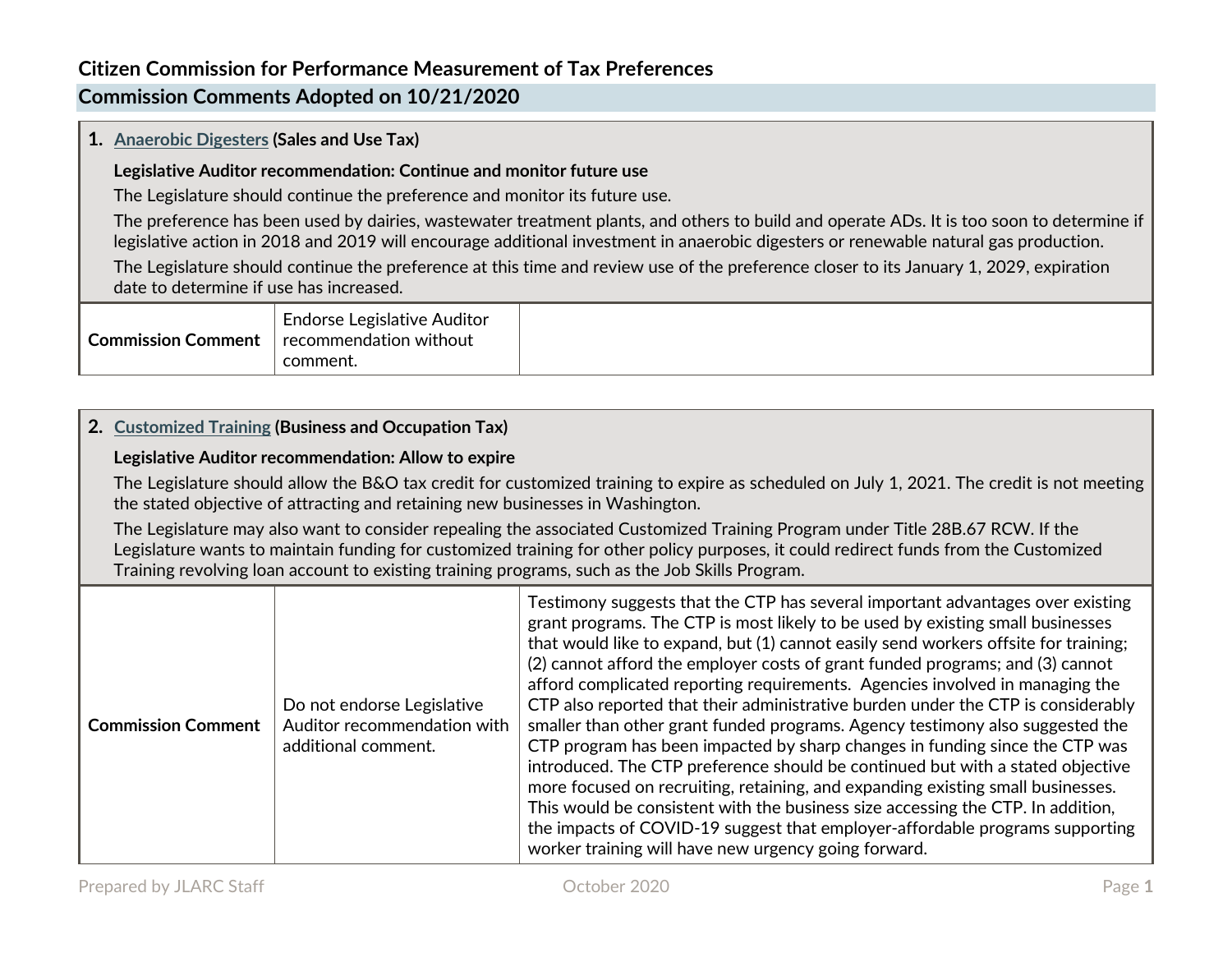# **Commission Comments Adopted on 10/21/2020**

### **3. [Farmworker Housing](http://leg.wa.gov/jlarc/taxReports/2020/farmhousing/p_i/default.html) (Sales and Use Tax)**

#### **Legislative Auditor recommendation: Clarify**

The Legislature should clarify the preference by including a performance statement and determining if the preference should align with other housing practices or be maintained in its current form.

While there is an ongoing need for farmworker housing, the preference was enacted before the Legislature required a performance statement for new preferences. The Legislature should clarify its expectations for this preference by adding a performance statement that clearly states the public policy objectives and metrics to determine whether the objectives have been met. Requirements for the preference do not align with other current farmworker housing practices, which may limit how often it is used.

| <b>Commission Comment</b> | <b>Endorse Legislative Auditor</b><br>recommendation with<br>additional comment. | Testimony from non-profit housing agencies noted that the tax preference has<br>helped to increase the supply of housing by offering an additional incentive that<br>improves the financial viability of housing developments. As noted by Legislative<br>Auditor, the preference can be improved by better aligning it with other funding<br>source requirements. In addition, combined written testimony by the Office of<br>Rural and Farmworker Housing, Catholic Charities, the Yakima Housing Authority,<br>and Beacon Development Group offers specific changes to the preference that<br>should be thoroughly reviewed by the Legislature. |
|---------------------------|----------------------------------------------------------------------------------|----------------------------------------------------------------------------------------------------------------------------------------------------------------------------------------------------------------------------------------------------------------------------------------------------------------------------------------------------------------------------------------------------------------------------------------------------------------------------------------------------------------------------------------------------------------------------------------------------------------------------------------------------|
|---------------------------|----------------------------------------------------------------------------------|----------------------------------------------------------------------------------------------------------------------------------------------------------------------------------------------------------------------------------------------------------------------------------------------------------------------------------------------------------------------------------------------------------------------------------------------------------------------------------------------------------------------------------------------------------------------------------------------------------------------------------------------------|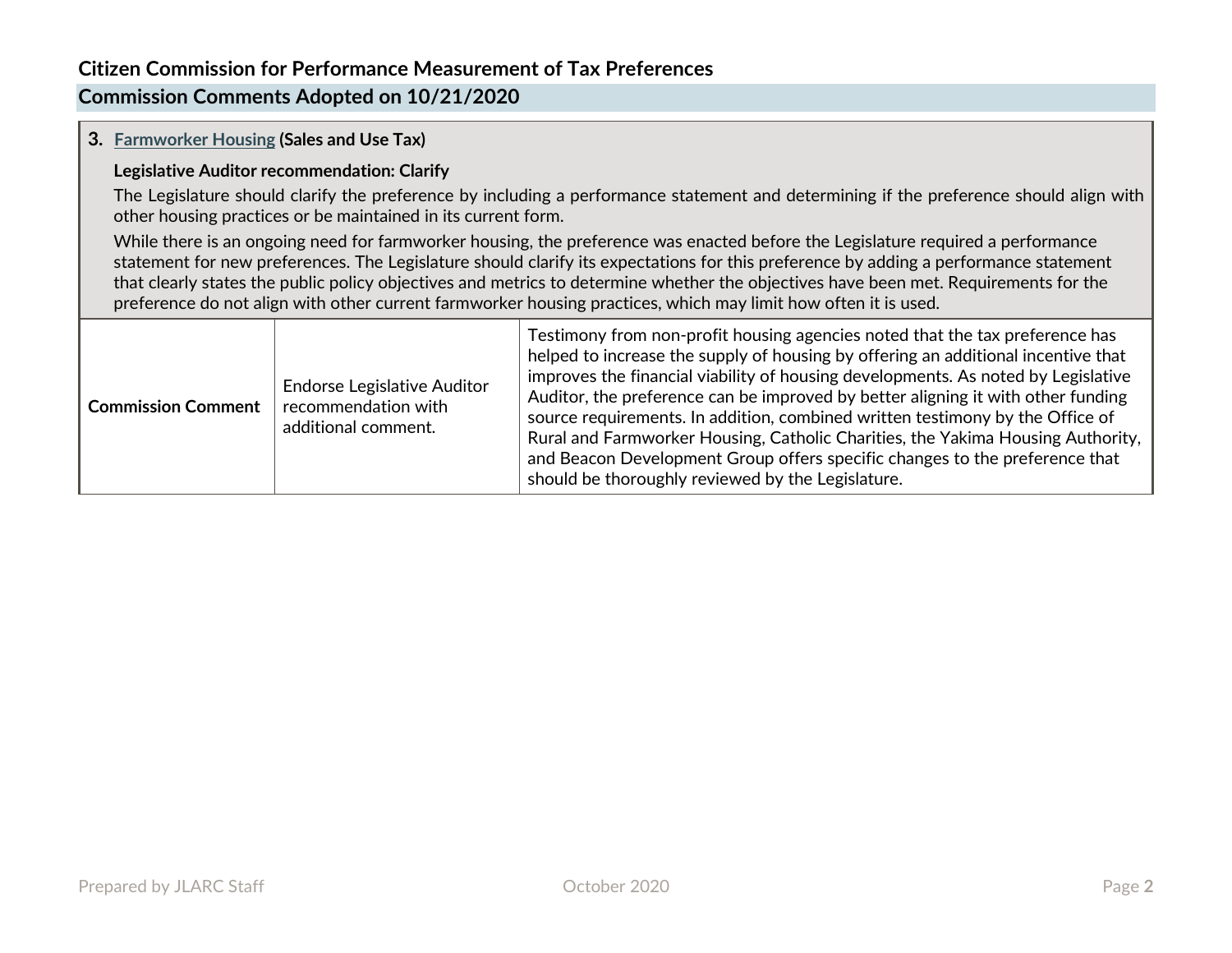# **Commission Comments Adopted on 10/21/2020**

**4. [Hiring Unemployed Veterans](http://leg.wa.gov/jlarc/taxReports/2020/vets/p_i/default.html) (Business and Occupation Tax, Public Utility Tax)**

#### **Legislative Auditor recommendation:**

The preferences are not currently working as intended. The Legislature should modify the preferences to more effectively serve veterans who are seeking jobs.

Modifications might include:

- Designating a state agency to be in charge of publicizing and promoting the preferences to businesses and veterans. Currently, there is limited information available on the tax credits for potential employers and veterans.
- Focusing the preferences on a subset of veterans or businesses. For example, the preferences could be focused on specific populations such as disabled veterans or targeting specific businesses.
- Eliminating the preferences and redirecting resources to other state-funded programs that have demonstrated success with encouraging businesses to hire unemployed veterans.

If the Legislature does not take action, the preferences are scheduled to expire on July 1, 2023.

| <b>Commission Comment</b> | <b>Endorse Legislative Auditor</b><br>recommendation with<br>additional comment. | Although the preference should be modified, there are additional considerations to<br>the Legislative Auditor's modification options. If this broader base for the credit is<br>not working, it does not seem plausible that narrowing the focus on specific<br>veterans or businesses is likely to increase use of the credit to hire veterans.<br>Further, eliminating the preference and redirecting funds would only make sense if<br>there are existing programs that have more success assisting veterans. There may<br>be other problems with the credit as currently structured that could be modified.<br>For example, the rules suspending the credit when a veteran is terminated seem<br>counterproductive to veteran hiring. If there is not a fit between the veteran and<br>the job, the statute forbids use of a new credit for a year, essentially eliminating<br>any incentive to replace the employee with another veteran. Repayment or an<br>offset against any new credits applied for may better support veteran hiring.<br>Another option may be increasing the amount of the credit, given that the full<br>amount of the budgeted amounts are not currently being used. In the process of<br>modifying this preference, the Legislature should consult with the Departments of<br>Veterans Affairs and the Employment Security for their suggestions to improve<br>outcomes, as these Departments have experience assisting veterans seeking<br>employment. |
|---------------------------|----------------------------------------------------------------------------------|---------------------------------------------------------------------------------------------------------------------------------------------------------------------------------------------------------------------------------------------------------------------------------------------------------------------------------------------------------------------------------------------------------------------------------------------------------------------------------------------------------------------------------------------------------------------------------------------------------------------------------------------------------------------------------------------------------------------------------------------------------------------------------------------------------------------------------------------------------------------------------------------------------------------------------------------------------------------------------------------------------------------------------------------------------------------------------------------------------------------------------------------------------------------------------------------------------------------------------------------------------------------------------------------------------------------------------------------------------------------------------------------------------------------------------------------------------------------------------------|
|---------------------------|----------------------------------------------------------------------------------|---------------------------------------------------------------------------------------------------------------------------------------------------------------------------------------------------------------------------------------------------------------------------------------------------------------------------------------------------------------------------------------------------------------------------------------------------------------------------------------------------------------------------------------------------------------------------------------------------------------------------------------------------------------------------------------------------------------------------------------------------------------------------------------------------------------------------------------------------------------------------------------------------------------------------------------------------------------------------------------------------------------------------------------------------------------------------------------------------------------------------------------------------------------------------------------------------------------------------------------------------------------------------------------------------------------------------------------------------------------------------------------------------------------------------------------------------------------------------------------|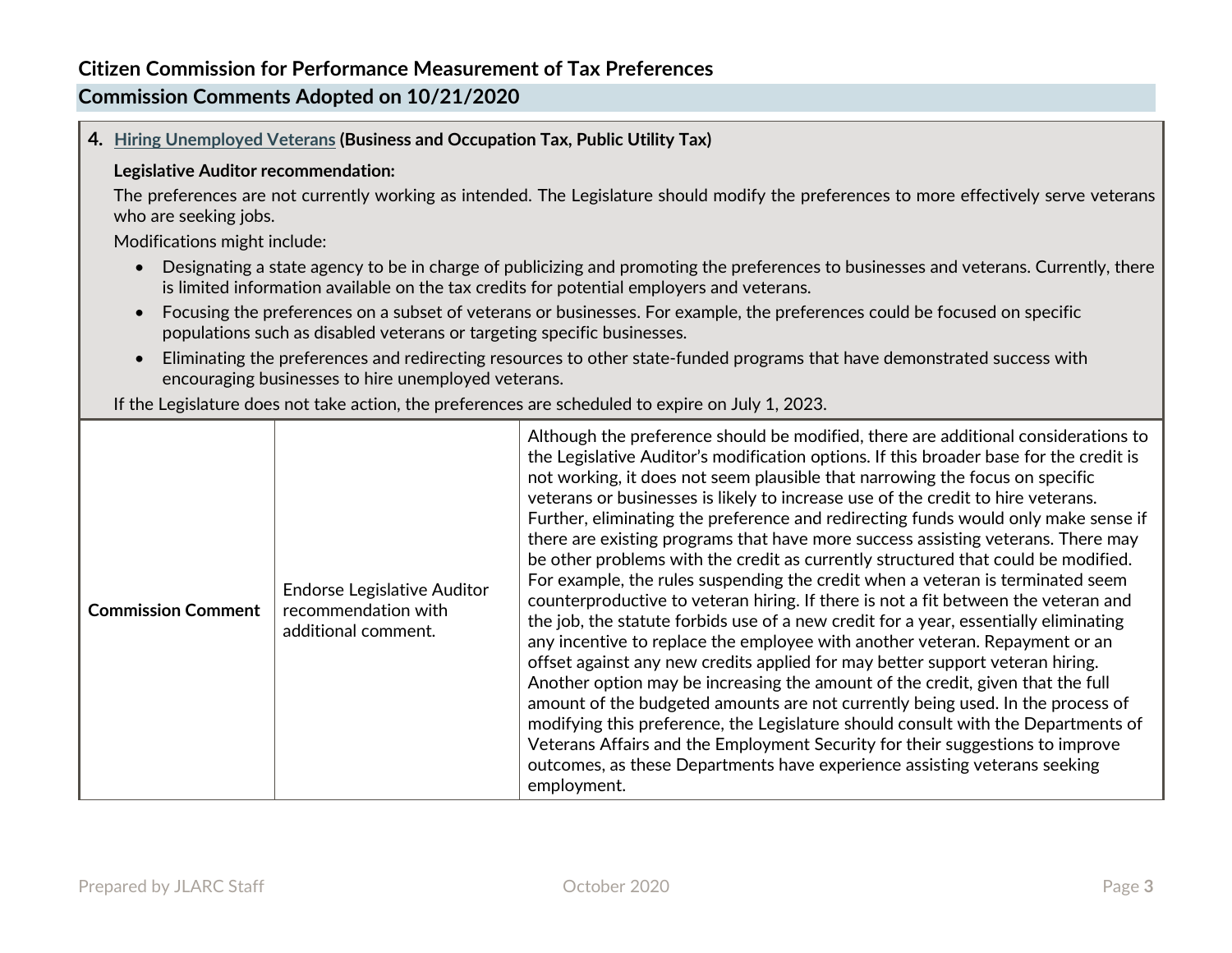# **Commission Comments Adopted on 10/21/2020**

### **5. [Livestock Nutrient Management Equipment](http://leg.wa.gov/jlarc/taxReports/2020/livestock/p_i/default.html) (Sales and Use Tax)**

#### **Legislative Auditor recommendation: Continue**

The Legislature should continue the preference because it is helping dairies and animal feeding operations implement their nutrient management plans. The preference is one of many efforts to help maintain and improve water quality in Washington.

If the Legislature wants more accurate information on the size of the beneficiary savings, it should require the Department of Revenue to collect data on qualifying sales.

| ← Commission Comment + | <b>Endorse Legislative Auditor</b><br>$\mid$ recommendation without<br>comment. |  |
|------------------------|---------------------------------------------------------------------------------|--|
|------------------------|---------------------------------------------------------------------------------|--|

### **6. [Microbrewers](http://leg.wa.gov/jlarc/taxReports/2020/microbrewers/p_i/default.html) (Beer Tax)**

#### **Legislative Auditor recommendation: Review and clarify**

The Legislature should clarify the beer tax preference by including a performance statement, identify the intended beneficiaries, and ensure the preference directly targets those businesses.

The preference was enacted before the Legislature required a performance statement for new tax preferences. The Legislature should clarify its expectations for the preference by adding a performance statement that clearly states the public policy objectives and metrics to determine if the objectives have been met.

The Legislature should review the preference's requirements to ensure that is supports the intended beneficiaries.

| <b>Commission Comment</b> | <b>Endorse Legislative Auditor</b><br>recommendation with<br>additional comment. | Testimony from Washington's Brewers Guild indicates that although most<br>benefits of the tax are captured directly by distributers, the lower cost to<br>distributers provides an incentive to distribute the production of Washington's<br>microbrewers. This amounts to an in-direct tax benefit to brewers. The Guild<br>notes this is important given the more favorable tax treatment received by<br>Oregon's small brewers. In the process of reviewing and clarifying this preference,<br>the Legislature should speak with both distributers and brewers to better<br>understand the business relationship between the two entities and how the tax<br>differential between Washington and Oregon impacts the distribution and sale of<br>beer produced in Washington. This would clarify potential changes to the<br>preference that keep it within certain federal constitutional tax requirements. |
|---------------------------|----------------------------------------------------------------------------------|----------------------------------------------------------------------------------------------------------------------------------------------------------------------------------------------------------------------------------------------------------------------------------------------------------------------------------------------------------------------------------------------------------------------------------------------------------------------------------------------------------------------------------------------------------------------------------------------------------------------------------------------------------------------------------------------------------------------------------------------------------------------------------------------------------------------------------------------------------------------------------------------------------------|
|---------------------------|----------------------------------------------------------------------------------|----------------------------------------------------------------------------------------------------------------------------------------------------------------------------------------------------------------------------------------------------------------------------------------------------------------------------------------------------------------------------------------------------------------------------------------------------------------------------------------------------------------------------------------------------------------------------------------------------------------------------------------------------------------------------------------------------------------------------------------------------------------------------------------------------------------------------------------------------------------------------------------------------------------|